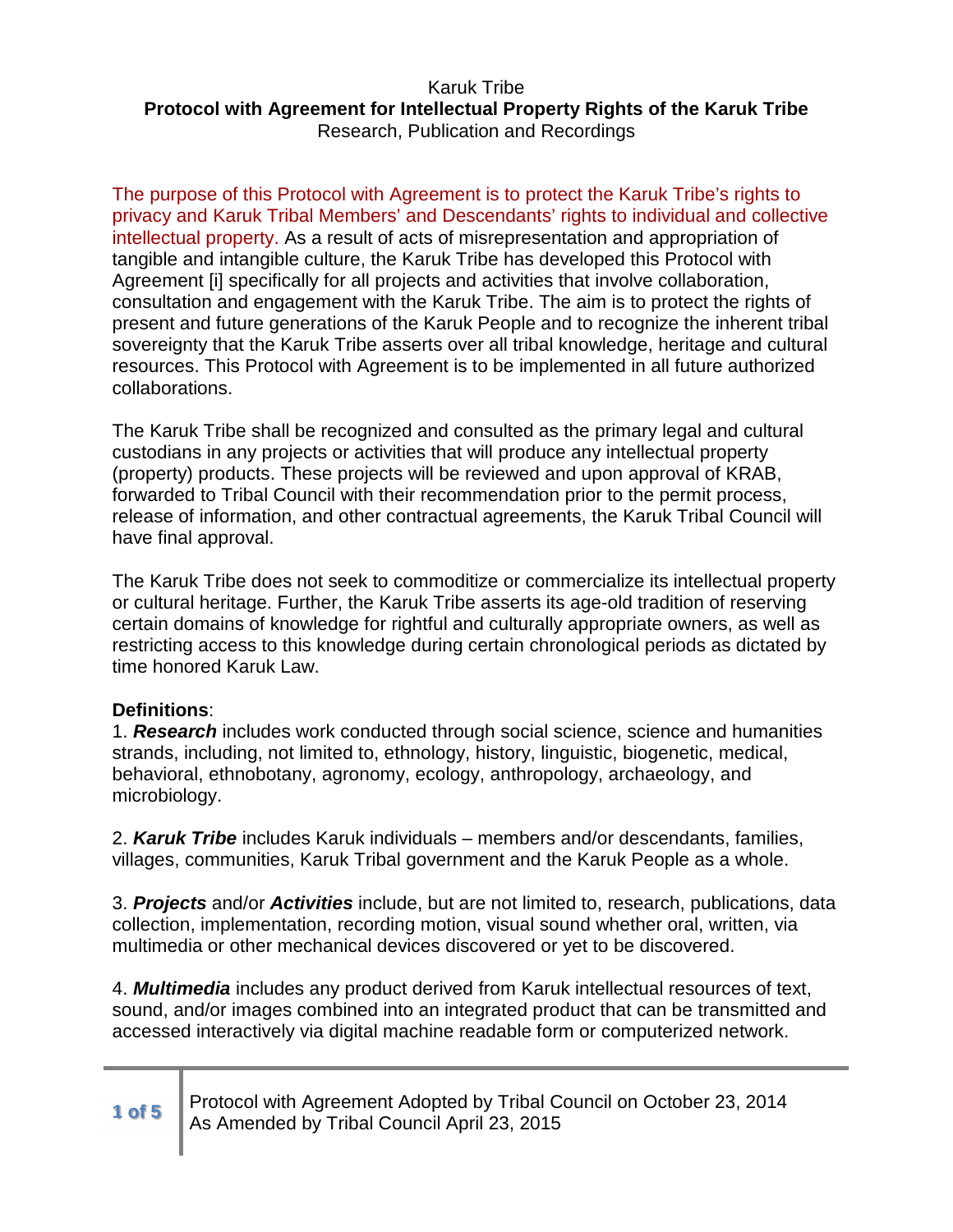5. **Karuk Resources Advisory Board** serves as the primary advisor to the Tribal Historic Preservation Office and all matters relating to the protection, preservation, and perpetuation of Karuk cultural, spiritual and natural resources. The KRAB reviews plans, policies, and research project proposals on behalf of tribal departments and recommends policy amendments to the Karuk Tribal Council. Upon recommendation from the RC and the KRAB, the Karuk Tribal Council reserves the right to grant coownership of Intellectual Property Products.

6. **Karuk Traditional Knowledge and Cultural Heritage** includes beliefs, knowledge (agricultural, technical, medicinal, ecological), movable and immovable cultural properties (human remains; sacred burial and prayer grounds), customary laws, traditions, human and genetic resources, seeds, medicines and knowledge of the properties of fauna and flora, arts and artistic works, and other forms of cultural expression, handed down through the generations.[ii]

7. **Karuk Tribal Council** is the governing body of the Karuk Tribe. The Members of the Karuk Tribe have delegated to the Karuk Tribal Council the authority and responsibility to exercise by resolution or enactment of Tribal laws all the inherent sovereign powers vested in the Tribe as a Sovereign Aboriginal People**.**

**Intellectual Property Rights** mean any and all (a) copyrights and other rights associated with works of authorship throughout the world, including neighboring rights, moral rights, and mask works, (b) trade secrets and other confidential information, (c) patents, patent disclosures and all rights in inventions (whether patentable or not), (d) trademarks, trade names, Internet domain names, and registrations and applications for the registration thereof together with all of the goodwill associated therewith.

**8. Intellectual Property Products** includes all original materials produced in the course of a research project including but not limited to written materials, transcriptions, translations, photographs, recordings collected or produced by the researcher and/or funding institution pursuant to this Protocol with Agreement. These are considered to have been produced through consultation and engagement with the Karuk Tribe as the primary legal and cultural owners and custodians. Therefore they shall remain the sole property of Tribe unless otherwise specified in the proposal agreement (see Procedure 1.a.). In many instances, the Karuk Tribal Council will grant co-ownership and/or appropriate licenses to the researcher and/or funding institution for future use including research, education and publication.

# **Procedure**:

1. All projects or activities must be submitted in proposal format and shall address, at minimum, the following:

**2 of 5** Protocol with Agreement Adopted by Tribal Council on October 23, 2014 As Amended by Tribal Council April 23, 2015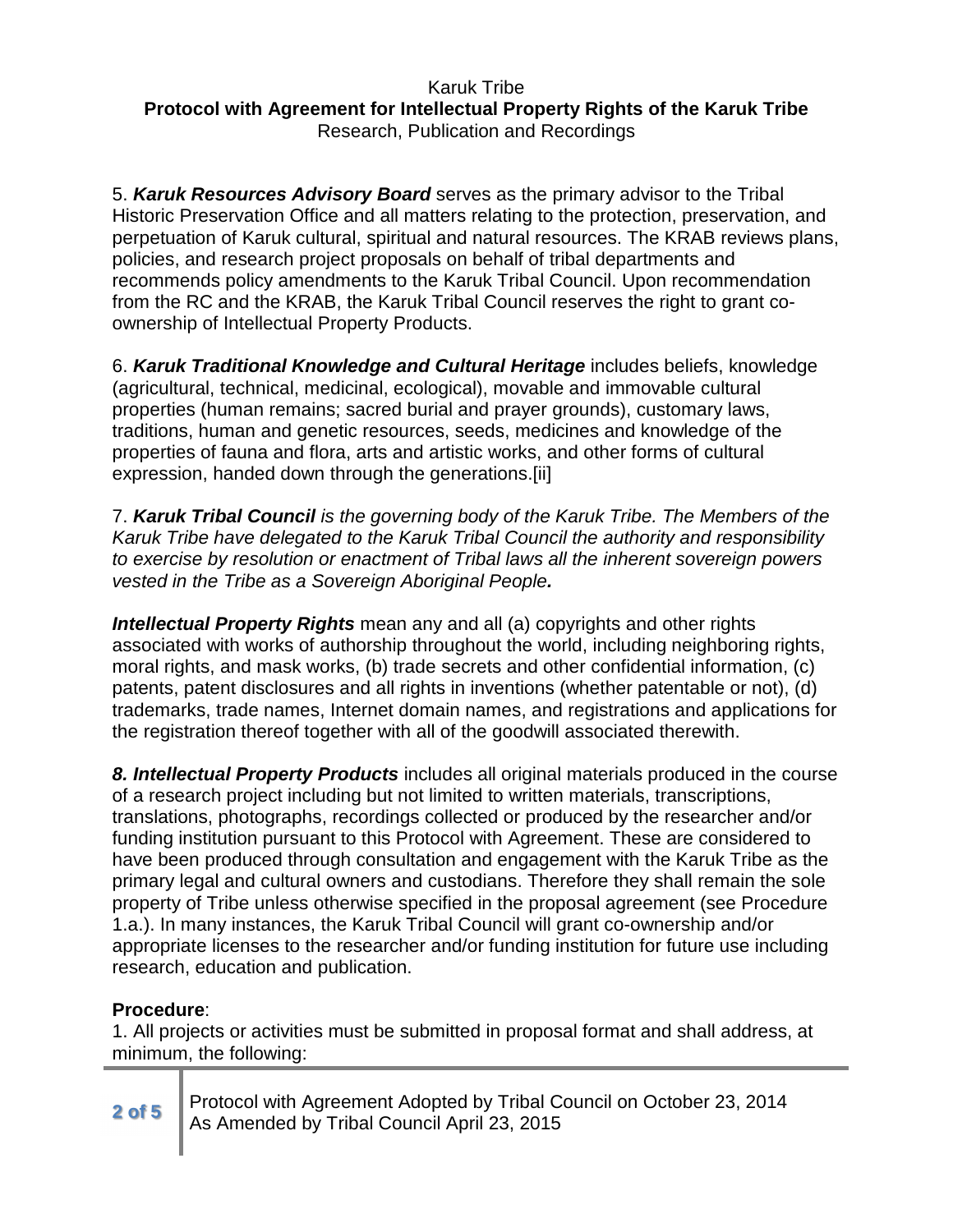a. **Intent and benefit to the Karuk Tribe**: The proposal should clearly outline and discuss the intent and benefit of the project or activity to the Karuk Tribe. Specific questions to be addressed include: What are the anticipated consequences or outcomes of the project? What groups will be consulted? Will there be any effects upon the community consulted or the larger Karuk Tribe? What are the plans (pre, during, post project) for publications or commercialization of the product or research findings? How does the proposal integrate the protocol outlined in Practicing Pikyav: A Guiding Policy for Collaborative Projects and Research Initiatives with the Karuk Tribe? What are the anticipated benefits for the Karuk Tribe as a result of the product or research findings? What mechanisms will be put in place for providing the Karuk Tribe with full access to the product or research data findings for their own use? The proposal must include an agreement to share copyright on the product or research data findings in equal portions with the Karuk Tribe.

b. **Review Committee**: A Review Committee (RC) must be formed, which must include a local mentor/liaison (approved by the KRAB), a Karuk tribal member, and an experienced researcher/project leader. The RC will receive and approve a six-page (maximum) project proposal and Data Management Plan and recommend approval to the KRAB. The RC will receive copies of any parallel institutional review board (IRB) approvals, or approvals from non-IRB institutions (e.g. agencies) and be ensured adequate time and opportunity to review final written and visual materials prior to publication.

c. **Risks**: The proposal shall disclose all risks associated with or inherent in the project or activity, including risks to the physical and psychological well-being of individual human subjects, participants, and risk of deleterious impact on the cultural, social, economic, or political well-being of the Karuk Tribe.

d. **Tribal Consent**: The proposal should address a mechanism used to obtain permission to use the Karuk people and their traditional knowledge, cultural heritage and cultural property as research subject matter. A mechanism for informed consent should be outlined in detail: an example approved by the Karuk Tribe is found in Practicing Pikyav: A Guiding Document for Collaborative Projects and Research Initiatives with the Karuk Tribe. Informed consent may be required from an individual, a family, a village or the Karuk Tribal Government.

e. **Rights to Privacy**: The proposal shall address the issue of privacy and describe a mechanism whereby the privacy of the Karuk Tribe will be recognized and protected.

# **3 of 5** Protocol with Agreement Adopted by Tribal Council on October 23, 2014 As Amended by Tribal Council April 23, 2015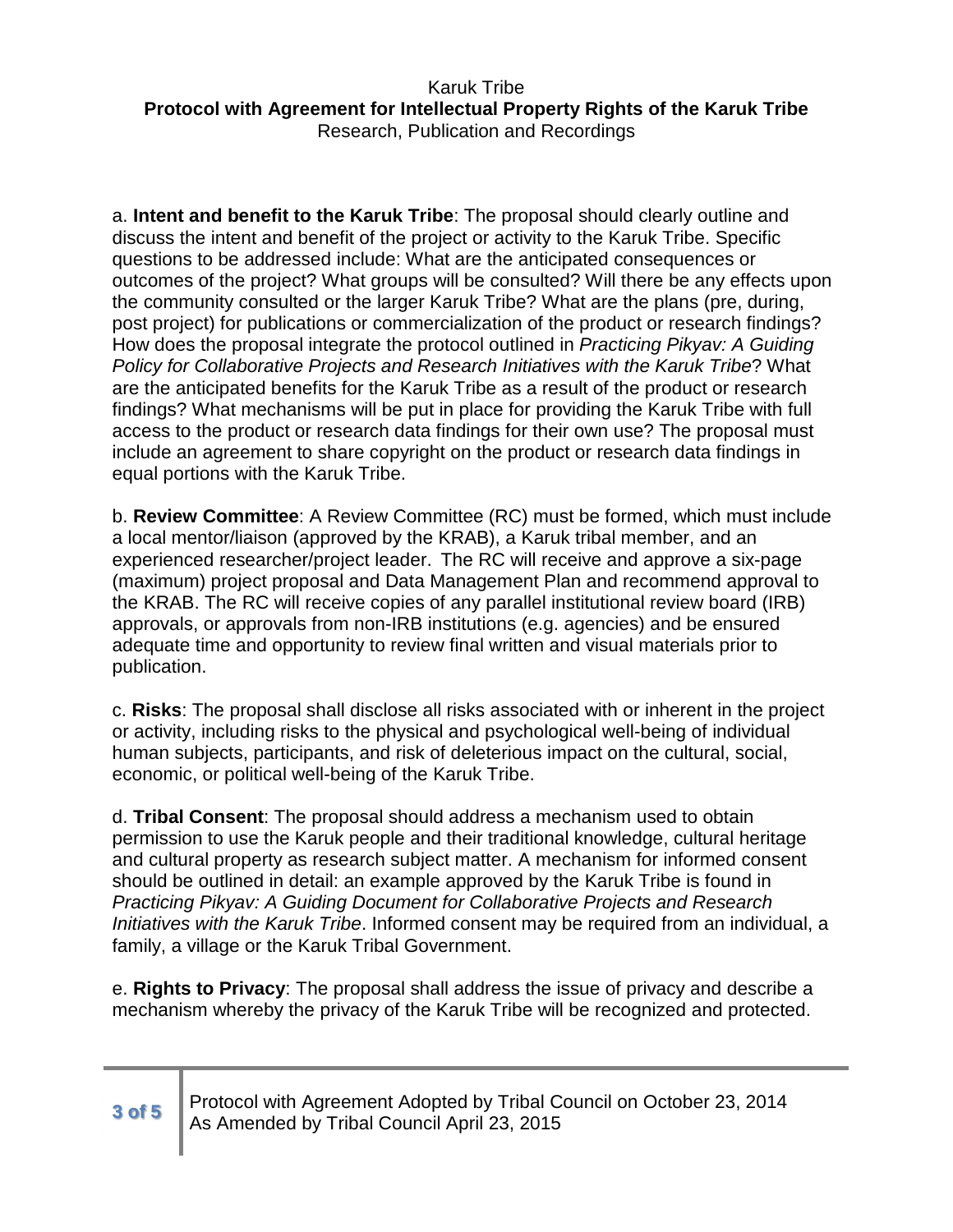Questions to be answered are: What issues or subject matter will the project or activity potentially or actually impact? What are the limits, parameters, or boundaries necessary to complete the project or activity?

f. **Confidentiality**: Signing the Tribe's Project Collaborator Confidentiality Agreement may be required to assure confidentiality. With this, the applicant shall provide assurance of confidentiality for the life of the project, indicating how confidentiality will be protected, indicating where raw data or materials will be deposited and stored at the completion of the project, and indicating the circumstances in which the contractual or legal obligations of the applicants will constitute a breach of confidentiality.

g. **Use of Recording Devices**: The proposal shall outline what recording devices will be used in the project. Recording devices include, but are not limited, to motion pictures cameras, audio/video recordings, smart phones, tape recorders, mechanical, computerized or multimedia technology (CDROM), maps, and hand drawings. The proposal should address a mechanism whereby the informants or subjects will understand clearly what the project plans to  $do - at$  present and in potential future use  $$ with the recorded information before recordation takes place.

h. **Ownership**: The Karuk Tribe reserves the right to:

- 1. Prevent publication or reproduction of intellectual resources which is unauthorized, sensitive, misrepresentative or stereotypical of the Karuk Tribe or harms the health, safety, or welfare of the Karuk Tribe in any way.
- 2. Pursue tribal and nontribal legal avenues in any breach of policy, protocol, agreement or contract.
- 3. Require deposit of raw materials or data, working papers or product in a tribally designated repository, with specific safeguards to preserve confidentiality.
- 4. Assert full ownership or grant co-authorship of products or research findings.
- 5. Deny a license or permit.

i. **Fair and Appropriate Return**: The proposal shall demonstrate how Karuk Tribal Members and Descendants as "informants" or "subjects" of the project or activity will be justly compensated. Just compensation or fair return includes, but is not limited to, obtaining a copy of the research findings, acknowledgement as author, coauthor or contributor, royalties, copyright, patent, trademark, or other formats of compensation. The researcher and/or funding institution shall promptly notify the Tribe of any copyrightable material generated under this project or activity. Posting of a bond may be necessary to ensure compliance with terms of a project or activity which requires a formal contract. This bond will be returned upon satisfactory completion, as determined by the KRAB, of the project.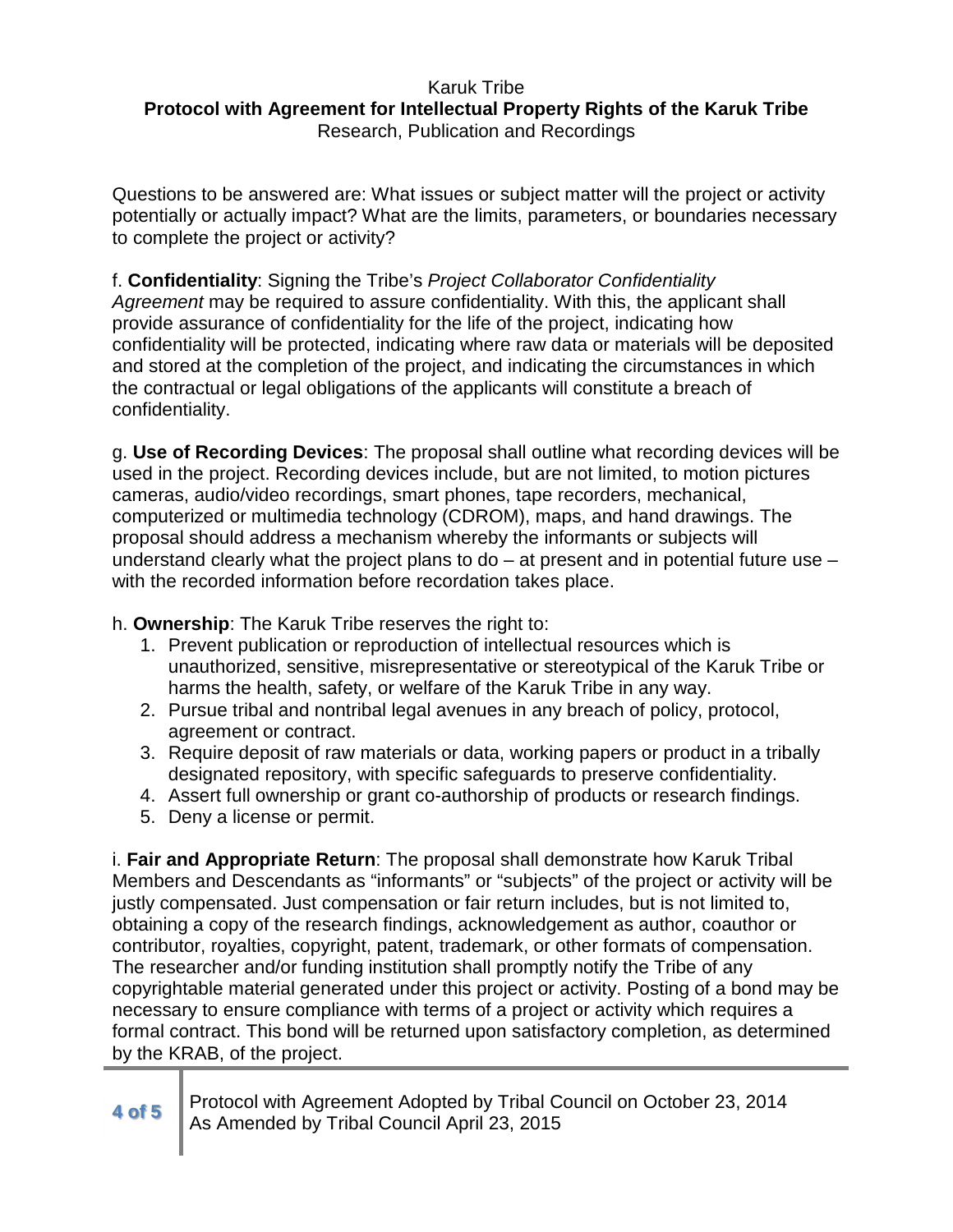j. **Indian Preference in Employment or Training**: according to our TERO Ordinance, in all phases of the project or activity, including both on and off Aboriginal Territorial phases, the order of priorities in Indian Preference shall be:

- **1. Karuk Tribal Member,**
- **2. Karuk Tribal Descendant,**
- **3. Spouse or Parent of dependent Karuk Tribal Member,**
- **4. Other Indians**
- **5. Other Persons**

k. **Review of Product or Research Results/Study:** the proposal shall demonstrate a process whereby the KRAB will have an opportunity to review and have input into the product or results before publication. The final publication will then be sent to Karuk Tribal Council for approval. The purpose of this step is to assure that sensitive information is not divulged to the public or that misrepresentations can be corrected.

The Karuk Tribe may share the right to enjoy or use certain elements of its cultural heritage, under its own laws and procedures, but always reserves a right to determine how traditional knowledge, cultural heritage, cultural property and intellectual property will be used. The Karuk Tribe asserts a collective right to manage the above.

l. **Sovereign Immunity:** This Protocol with Agreement is not intended nor will it be so interpreted to be a waiver of Sovereign Immunity of the Tribe, or their employees, officials and agents. Nothing in this Protocol with Agreement subjects or limits the sovereign rights of the Tribe.

Project Collaborator, Signature:

Project Collaborator, Name Printed: \_\_\_\_\_\_\_\_\_\_\_\_\_\_\_\_\_\_\_\_\_\_\_\_\_\_\_\_\_\_\_\_\_\_\_\_\_\_\_\_\_

Date: \_\_\_\_\_\_\_\_\_\_\_\_\_\_\_\_\_\_\_\_\_\_\_\_\_\_\_\_\_\_\_\_\_\_\_\_\_\_\_\_\_

Intellectual Property Agreement Number: \_\_\_\_\_\_\_\_\_\_\_\_\_\_\_\_\_\_\_\_\_\_\_\_\_\_\_\_\_\_\_\_\_\_\_\_\_\_\_\_\_

Note: This Protocol with Agreement is not intended nor will it be so interpreted to be a waiver of Sovereign Immunity of the Tribe, or their employees, officials and agents. Nothing in this Protocol with Agreement subjects or limits the sovereign rights of the Tribe.

| 5 of 5 Protocol with Agreement Adopted by Tribal Council on October 23, 2014<br>As Amended by Tribal Council April 23, 2015 |
|-----------------------------------------------------------------------------------------------------------------------------|
|                                                                                                                             |